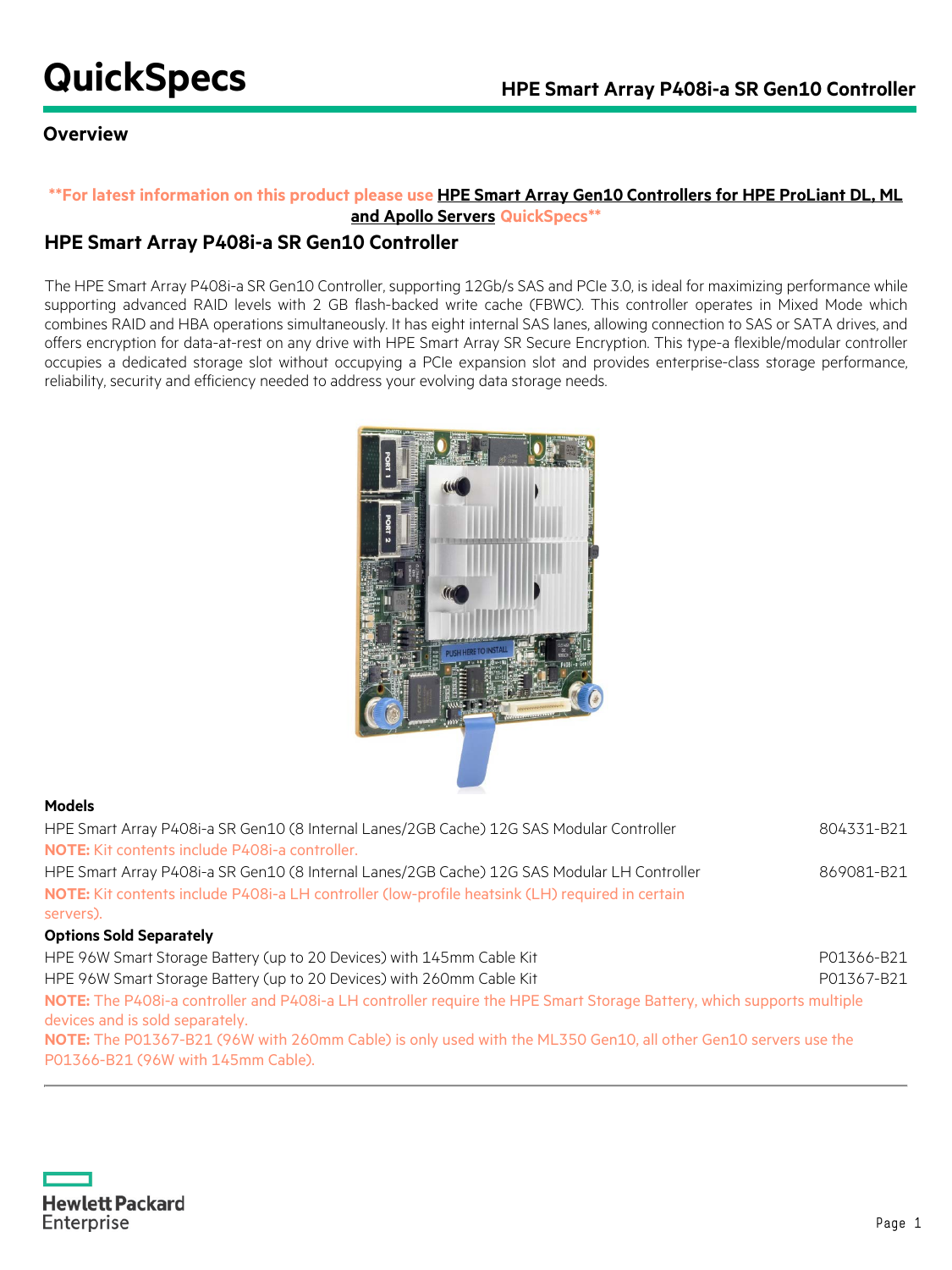## **Standard Features**

| <b>Key Features</b>           | Storage interface (SAS/SATA)                                                                                                                              |  |  |  |
|-------------------------------|-----------------------------------------------------------------------------------------------------------------------------------------------------------|--|--|--|
|                               | 8 SAS lanes across 2 x4 internal Mini-SAS ports                                                                                                           |  |  |  |
|                               | 12Gb/s SAS, 6Gb/s SATA technology                                                                                                                         |  |  |  |
|                               | Mix-and-match SAS and SATA drives to the same controller                                                                                                  |  |  |  |
|                               | Support for SAS tape drives                                                                                                                               |  |  |  |
|                               | 2 GB Flash-Backed Write Cache (FBWC)                                                                                                                      |  |  |  |
|                               | PCI Express 3.0 x8 link                                                                                                                                   |  |  |  |
|                               |                                                                                                                                                           |  |  |  |
|                               | RAID 0, 1, 5, 6, 10, 50, 60, 1 ADM, 10 ADM (Advanced Data Mirroring)                                                                                      |  |  |  |
|                               | Mixed Mode (RAID logic drives and HBA physical drives simultaneously)                                                                                     |  |  |  |
|                               | Windows Storage Spaces Direct validated                                                                                                                   |  |  |  |
|                               | VMware Virtual SAN certified<br>Legacy and UEFI boot operation                                                                                            |  |  |  |
|                               |                                                                                                                                                           |  |  |  |
|                               | UEFI System Utilities (storage configuration)                                                                                                             |  |  |  |
|                               | Up to 238 physical drives                                                                                                                                 |  |  |  |
|                               | Up to 64 logical drives                                                                                                                                   |  |  |  |
|                               | HPE Smart Array SR SmartCache (optional license)                                                                                                          |  |  |  |
|                               | HPE Smart Array SR Secure Encryption (optional license)                                                                                                   |  |  |  |
|                               | <b>HPE SSD Smart Path</b>                                                                                                                                 |  |  |  |
|                               | Rapid Parity Initialization (RPI)                                                                                                                         |  |  |  |
|                               | Rapid rebuild                                                                                                                                             |  |  |  |
|                               | <b>Drive Sanitize</b>                                                                                                                                     |  |  |  |
|                               | Performance Optimization-Degraded Reads and Read Coalescing<br>Power efficiency<br>Seamless upgrades from HPE Smart Array S-class and E-class controllers |  |  |  |
|                               |                                                                                                                                                           |  |  |  |
|                               |                                                                                                                                                           |  |  |  |
|                               | FIPS 140-2 Level 1 Implementation Under Test (expected validation complete in 2018)                                                                       |  |  |  |
| <b>Ports</b>                  | Internal: 8 SAS/SATA lanes across 2 x4 Mini-SAS ports                                                                                                     |  |  |  |
| <b>Form Factor</b>            | Type-a Flexible/Modular Controller (does not occupy a PCIe Expansion Slot)                                                                                |  |  |  |
| Performance                   | 12Gb/s SAS (1200 MB/s theoretical bandwidth per SAS lane)                                                                                                 |  |  |  |
|                               | 6Gb/s SATA (600 MB/s theoretical bandwidth per SAS lane)                                                                                                  |  |  |  |
|                               | PCI Express 3.0 x8 link width                                                                                                                             |  |  |  |
|                               | 2 GB 72-bit wide DDR4-2100 Flash-Backed Write Cache provides up to 16.8 GB/s maximum cache                                                                |  |  |  |
|                               | bandwidth                                                                                                                                                 |  |  |  |
|                               | Read ahead caching                                                                                                                                        |  |  |  |
|                               | Write-back caching                                                                                                                                        |  |  |  |
| <b>Array Configuration</b>    | <b>Expand Array</b>                                                                                                                                       |  |  |  |
| <b>Features</b>               | Heal Array                                                                                                                                                |  |  |  |
|                               | Move Drives                                                                                                                                               |  |  |  |
|                               | Re-Mirror Array                                                                                                                                           |  |  |  |
|                               | Shrink Array                                                                                                                                              |  |  |  |
|                               | Spare Management                                                                                                                                          |  |  |  |
|                               | Split Mirrored Array                                                                                                                                      |  |  |  |
| <b>Logical Drive</b>          | <b>Extend Logical Drive</b>                                                                                                                               |  |  |  |
| <b>Configuration Features</b> | Instant Secure Erase                                                                                                                                      |  |  |  |
|                               |                                                                                                                                                           |  |  |  |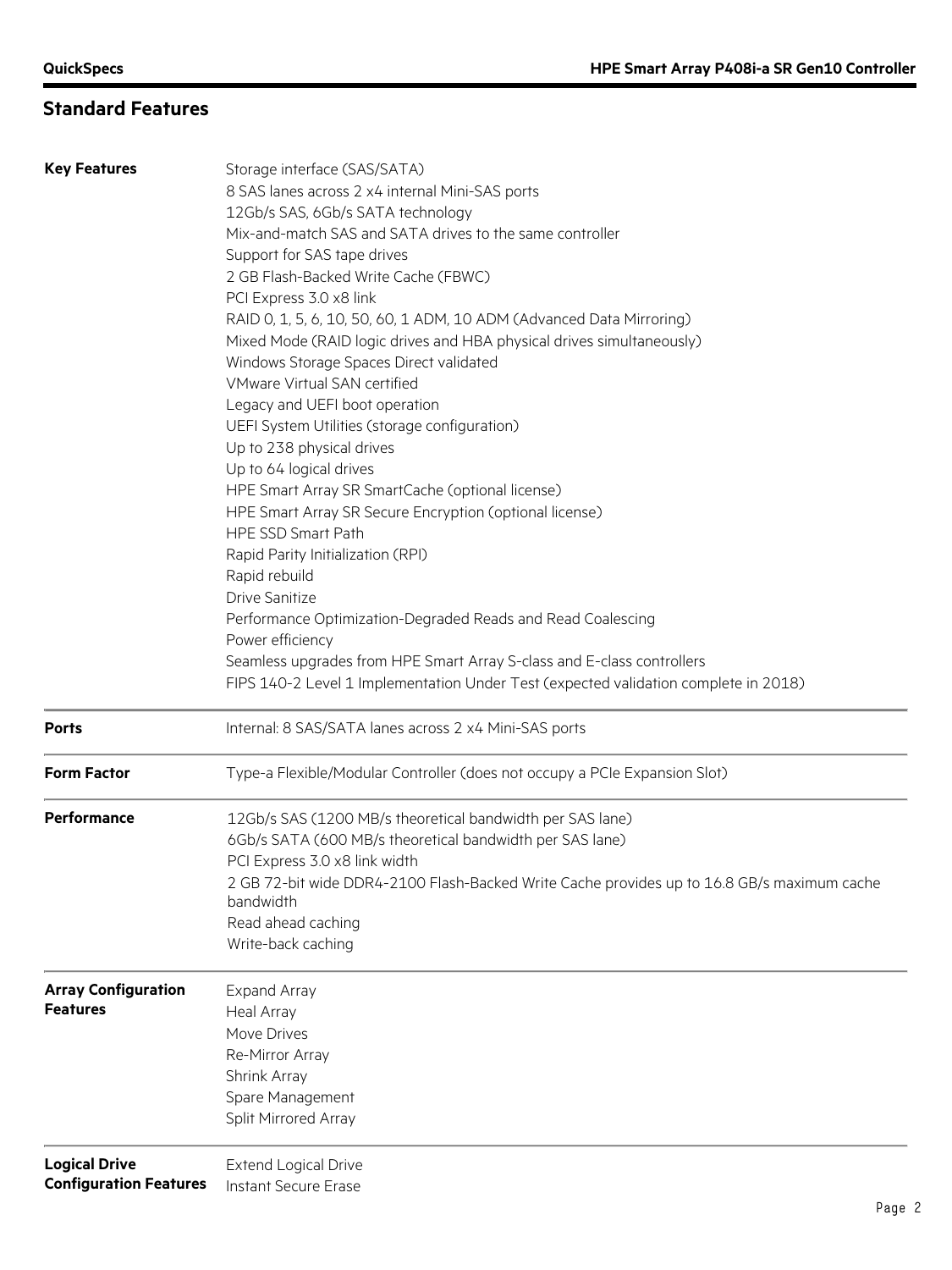## **Standard Features**

|                                                                                                                                                                                                                                                                          | Migrate RAID/Stripe Size<br>Modifying Cache Write Policy<br>Move Logical Drive<br>Re-enable Failed Logical Drive                                                                                                                                                                                                                                                                                                                                                                                                                                                                                                                                                                                                                                                                                                                                                                                           |  |  |
|--------------------------------------------------------------------------------------------------------------------------------------------------------------------------------------------------------------------------------------------------------------------------|------------------------------------------------------------------------------------------------------------------------------------------------------------------------------------------------------------------------------------------------------------------------------------------------------------------------------------------------------------------------------------------------------------------------------------------------------------------------------------------------------------------------------------------------------------------------------------------------------------------------------------------------------------------------------------------------------------------------------------------------------------------------------------------------------------------------------------------------------------------------------------------------------------|--|--|
| <b>Fault Prevention</b>                                                                                                                                                                                                                                                  | The following features offer detection of possible failures before they occur, allowing preventive action to<br>be taken:<br>Predictive drive failure detects possible drive failure before it occurs, allowing replacement of the<br>component before failure occurs.<br>Background surface scan checks drives during inactive periods and automatically remaps bad sectors,<br>ensuring data integrity.<br>HPE SmartSSD Wear Gauge reports the amount of lifetime remaining on your SSDs.                                                                                                                                                                                                                                                                                                                                                                                                                |  |  |
| <b>Fault Recovery</b>                                                                                                                                                                                                                                                    | Minimizes downtime, reconstructs data, and facilitates a quick recovery from drive failure<br>Recovery ROM: This feature protects the user from a firmware image corruption by storing a redundant<br>copy of the firmware image. If the active firmware image becomes corrupt, the controller will use the<br>redundant firmware image and continue operating.<br>On-Line Spares: There is no limit to the number of spare drives that can be installed prior to drive failure.<br>If a failure occurs, recovery begins with an On-Line Spare and data is reconstructed automatically.<br>DRAM ECC detects and corrects data bit errors.                                                                                                                                                                                                                                                                  |  |  |
| <b>HPE SSD Smart Path</b>                                                                                                                                                                                                                                                | The HPE SSD Smart Path feature included in the Smart Array software stack improves Solid State Disk<br>(SSD) read performance by up to 4x. HPE SSD Smart Path chooses the optimum path to the SSD and<br>accelerates reads for all RAID levels and RAID 0 writes.                                                                                                                                                                                                                                                                                                                                                                                                                                                                                                                                                                                                                                          |  |  |
| <b>HPE Smart Array SR</b><br><b>SmartCache (optional</b><br>license)                                                                                                                                                                                                     | The HPE Smart Array SR SmartCache feature is a controller-based read and write caching solution in a<br>DAS environment that caches the most frequently accessed data ("hot" data) onto lower latency SSDs to<br>dynamically accelerate application workloads. The SmartCache architecture is flexible and supports any<br>HPE ProLiant Gen10 HDD for bulk storage and SSD as an accelerator. SmartCache is deployed and<br>managed using the HPE Smart Storage Administrator (HPE SSA). SmartCache requires an optional<br>license (see Related Options section below for more information on the license).<br>For additional information please visit: http://www.hpe.com/servers/smartcache.                                                                                                                                                                                                            |  |  |
| <b>HPE Smart Array SR</b><br><b>Secure Encryption</b><br>(optional license)                                                                                                                                                                                              | HPE Smart Array SR Secure Encryption is a Smart Array controller-based data encryption solution that<br>protects sensitive, mission critical data. This is an enterprise-class encryption solution for data-at-rest on<br>any drives attached to the HPE Smart Array controllers including data on the controller cache. Secure<br>Encryption requires an optional license per server (see Related Options for more information on the<br>license).<br>The solution is available for both local and remote key management mode deployments. Local Key<br>Management Mode is focused on single server deployment where there is one Master key per controller<br>that is managed by the user. Remote Key Management Mode is for enterprise wide deployments from<br>just a few servers to thousands of servers.<br>For more information on please visit: <b>http://www.hpe.com/servers/secureencryption</b> |  |  |
| <b>FIPS 140-2</b><br><b>Cryptographic Module</b><br><b>Validation</b>                                                                                                                                                                                                    | FIPS provides a security assurance level validation for cryptographic modules. This HPE Smart Array SR<br>Gen10 Controller is a cryptographic module that is currently on the Validation Program FIPS 140-2<br>Implementation Under Test List. The National Institute of Standards and Technology (NIST) issue the<br>FIPS 140-2 requirements and standards for cryptography modules that include both hardware and<br>software components.                                                                                                                                                                                                                                                                                                                                                                                                                                                                |  |  |
| Warranty<br>The warranty for this device is 3 years parts only.<br><b>Warranty Upgrade Options</b><br>Response - Upgrade on-site response from next business day to same day 4 hours.<br>Coverage - Extend hours of coverage from 9 hours x 5 days to 24 hours x 7 days. |                                                                                                                                                                                                                                                                                                                                                                                                                                                                                                                                                                                                                                                                                                                                                                                                                                                                                                            |  |  |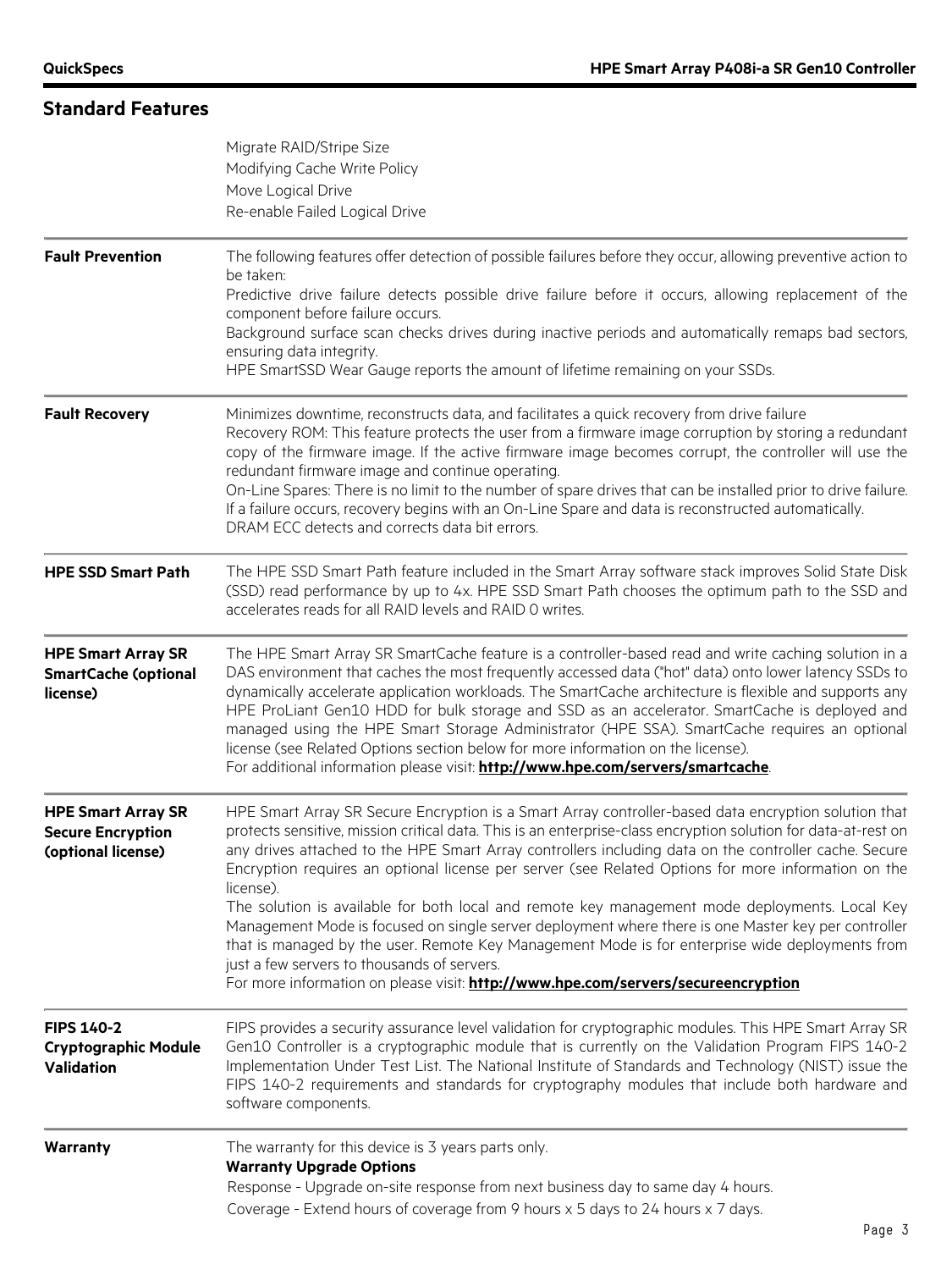## **Standard Features**

Duration - Select duration of coverage for a period of 1, 3, or 5 years. Warranty upgrade options can come in the form of Care Packs, which are sold at the HPE System level to which this product attaches.

**Naming Framework** The Gen10 controller naming framework has been updated to simplify identification as depicted below. For a more detailed breakout of the available Gen10 Smart Array controllers visit the **[HPE Smart Array](https://www.hpe.com/h20195/v2/Getdocument.aspx?docname=a00017196ENW)  [Gen10 Controllers Data Sheet](https://www.hpe.com/h20195/v2/Getdocument.aspx?docname=a00017196ENW)**.

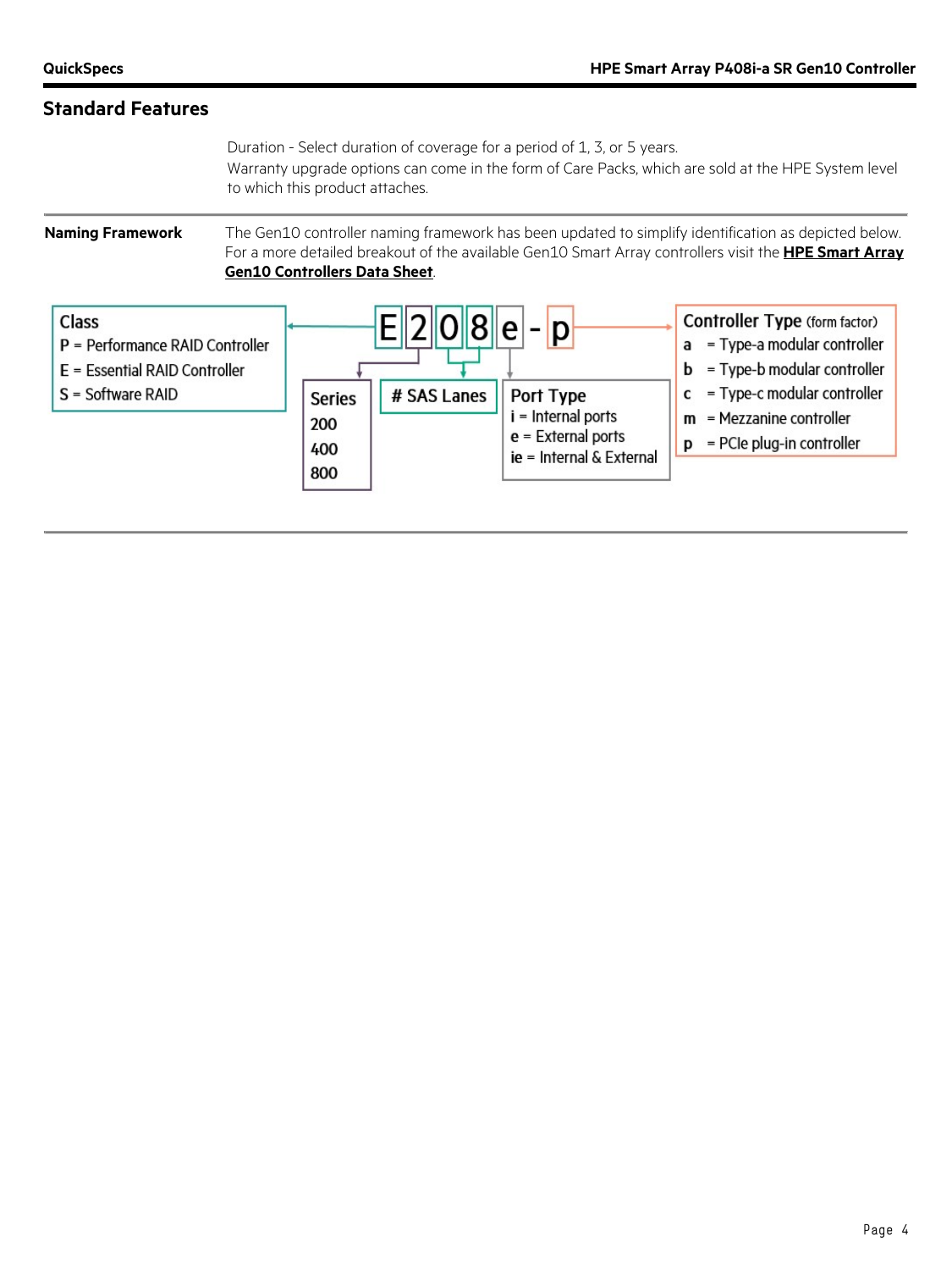# **Compatibility**

| <b>Server Support</b>     | HPE Smart Array P408i-a SR Gen10 (8 Internal Lanes/2GB Cache) 12G SAS<br>804331-B21<br><b>Modular Controller</b>    |  |  |  |  |
|---------------------------|---------------------------------------------------------------------------------------------------------------------|--|--|--|--|
|                           | HPE ProLiant DL360 Gen10                                                                                            |  |  |  |  |
|                           | HPE ProLiant DL380 Gen10                                                                                            |  |  |  |  |
|                           | HPE ProLiant DL385 Gen10                                                                                            |  |  |  |  |
|                           | HPE ProLiant ML350 Gen10                                                                                            |  |  |  |  |
|                           | HPE ProLiant XL450 Gen10                                                                                            |  |  |  |  |
|                           | HPE Smart Array P408i-a SR Gen10 (8 Internal Lanes/2GB Cache) 12G SAS<br>869081-B21<br><b>Modular LH Controller</b> |  |  |  |  |
|                           | HPE ProLiant DL360 Gen10                                                                                            |  |  |  |  |
|                           | HPE ProLiant DL560 Gen10                                                                                            |  |  |  |  |
|                           | NOTE: When GPUs are used in the HPE ProLiant DL360 Gen10 the HPE Smart Array P408i-a SR                             |  |  |  |  |
|                           | Gen10 LH Controller (869081-B21) should be used in place of the HPE Smart Array P408i-a SR                          |  |  |  |  |
|                           | Gen10 Controller (804331-B21).                                                                                      |  |  |  |  |
| <b>Operating Systems</b>  | Microsoft Windows Server                                                                                            |  |  |  |  |
|                           | Microsoft Windows Hyper-V Server                                                                                    |  |  |  |  |
|                           | VMware vSphere                                                                                                      |  |  |  |  |
|                           | Red Hat Enterprise Linux (RHEL)                                                                                     |  |  |  |  |
|                           | SUSE Linux Enterprise Server (SLES)                                                                                 |  |  |  |  |
|                           | CentOS                                                                                                              |  |  |  |  |
|                           | ClearOS                                                                                                             |  |  |  |  |
|                           | NOTE: HPE Smart Array controllers are supported by the server operating system. For more                            |  |  |  |  |
|                           | information on HPE's server operating systems and virtualization software, please                                   |  |  |  |  |
|                           | visit: http://www.hpe.com/info/ossupport                                                                            |  |  |  |  |
| <b>Storage Management</b> | HPE Smart Storage Administrator (SSA) GUI                                                                           |  |  |  |  |
| <b>Software Suite</b>     | HPE Smart Storage Administrator (SSA) CLI                                                                           |  |  |  |  |
|                           | HPE Smart Storage Administrator (SSA) Scripting                                                                     |  |  |  |  |
|                           | <b>HPE Intelligent Provisioning</b>                                                                                 |  |  |  |  |
|                           | UEFI System Utilities (storage configuration)                                                                       |  |  |  |  |
|                           | <b>UEFI Storage RESTful</b>                                                                                         |  |  |  |  |
|                           | NOTE: For additional information see the HPE Smart Array SR Gen10 Configuration Guide                               |  |  |  |  |
|                           | at: http://www.hpe.com/info/SmartArrayGen10-docs                                                                    |  |  |  |  |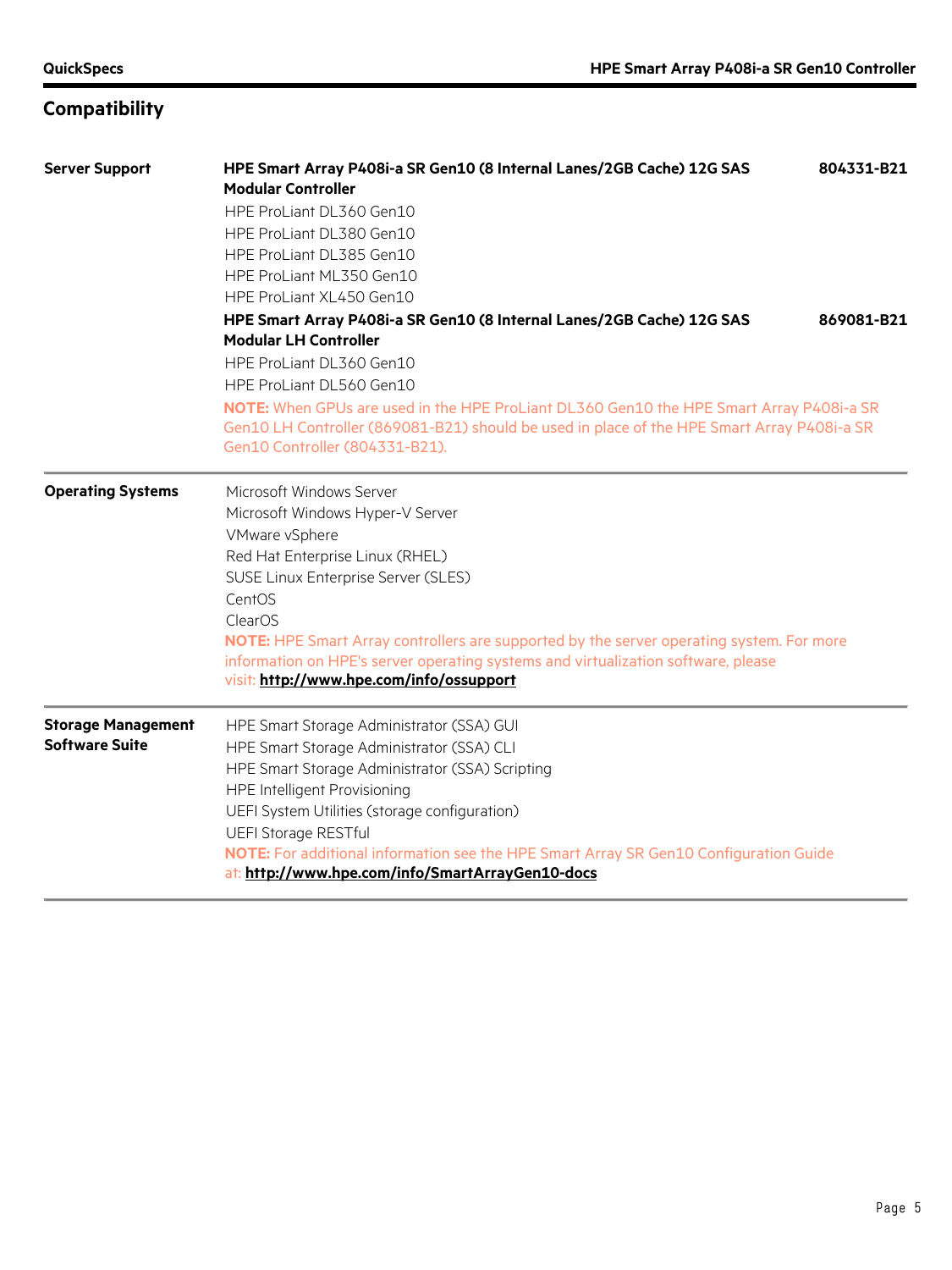# **Service and Support**

| <b>HPE Support Services</b>   | Protect your business beyond warranty with HPE Support Services<br>HPE Pointnext provides a comprehensive portfolio including Advisory and Transformational,<br>Professional, and Operational Services to help accelerate your digital transformation. From the onset of<br>your transformation journey, Advisory and Transformational Services focus on designing the<br>transformation and creating a solution roadmap. Professional Services specializes in creative<br>configurations with flawless and on-time implementation, and on-budget execution. Finally, operational<br>services provides innovative new approaches like Flexible Capacity and Datacenter Care, to keep your<br>business at peak performance. HPE is ready to bring together all the pieces of the puzzle for you, with an<br>eye on the future, and make the complex simple.                                                                                                                                                 |
|-------------------------------|------------------------------------------------------------------------------------------------------------------------------------------------------------------------------------------------------------------------------------------------------------------------------------------------------------------------------------------------------------------------------------------------------------------------------------------------------------------------------------------------------------------------------------------------------------------------------------------------------------------------------------------------------------------------------------------------------------------------------------------------------------------------------------------------------------------------------------------------------------------------------------------------------------------------------------------------------------------------------------------------------------|
| <b>Recommended Support</b>    | HPE Proactive Care* with 24x7 coverage, three year Support Service<br>HPE Proactive Care gives customers an enhanced call experience. When your products are connected to<br>HPE, Proactive Care helps prevent problems and maintains IT stability by utilizing personalized proactive<br>reports with recommendations and advice. This Service combines three years proactive reporting and<br>advice with our 24x7 coverage, four hour hardware response time when there is a problem. This service<br>also includes collaborative software support for Independent Software Vendors (ISVs), (Red Hat,<br>VMWare, Microsoft, etc.) running on your HPE servers.<br>https://www.hpe.com/h20195/v2/GetPDF.aspx/4AA3-8855ENW.pdf<br>HPE Proactive Care* with 6 hour call-to-repair commitment, three year Support Service                                                                                                                                                                                   |
|                               | HPE Proactive Care gives customers an enhanced call experience. When your products are connected to<br>HPE, Proactive Care helps prevent problems and maintains IT stability by utilizing personalized proactive<br>reports with recommendations and advice. This Service combines three years' proactive reporting and<br>advice with our highest level of hardware support - HPE's 24x7, six hour hardware call-to-repair. HPE is<br>the only leading manufacturer who makes this level of coverage available as a standard service offering<br>for your most valuable servers. This service also includes collaborative software support for Independent<br>Software Vendors (ISVs), (Red Hat, VMWare, Microsoft, etc.) running on your HPE servers.<br>https://www.hpe.com/h20195/v2/GetPDF.aspx/4AA3-8855ENW.pdf<br>NOTE: *HPE Proactive Care and HPE Proactive Care Advanced require that the customer connect<br>their devices to make the most of these services and receive all the deliverables. |
| <b>HPE Education Services</b> | Keep your IT staff trained making sure they have the right skills to deliver on your business outcomes.<br>Book on a class today and learn how to get the most from your technology investment.<br>http://www.hpe.com/ww/learn                                                                                                                                                                                                                                                                                                                                                                                                                                                                                                                                                                                                                                                                                                                                                                             |
| <b>HPE Support Center</b>     | The HPE Support Center is a personalized online support portal with access to information, tools and<br>experts to support HPE business products. Submit support cases online, chat with HPE experts, access<br>support resources or collaborate with peers.<br>Learn more <b>http://www.hpe.com/support/hpesc</b><br>HPE's Support Center Mobile App* allows you to resolve issues yourself or quickly connect to an agent<br>for live support. Now, you can get access to personalized IT support anywhere, anytime.<br>HPE Insight Remote Support and HPE Support Center are available at no additional cost with a HPE<br>warranty, HPE Support Service or HPE contractual support agreement.<br><b>NOTE:</b> *HPE Support Center Mobile App is subject to local availability                                                                                                                                                                                                                          |
| <b>Parts and Materials</b>    | Hewlett Packard Enterprise will provide HPE-supported replacement parts and materials necessary to<br>maintain the covered hardware product in operating condition, including parts and materials for available<br>and recommended engineering improvements.                                                                                                                                                                                                                                                                                                                                                                                                                                                                                                                                                                                                                                                                                                                                               |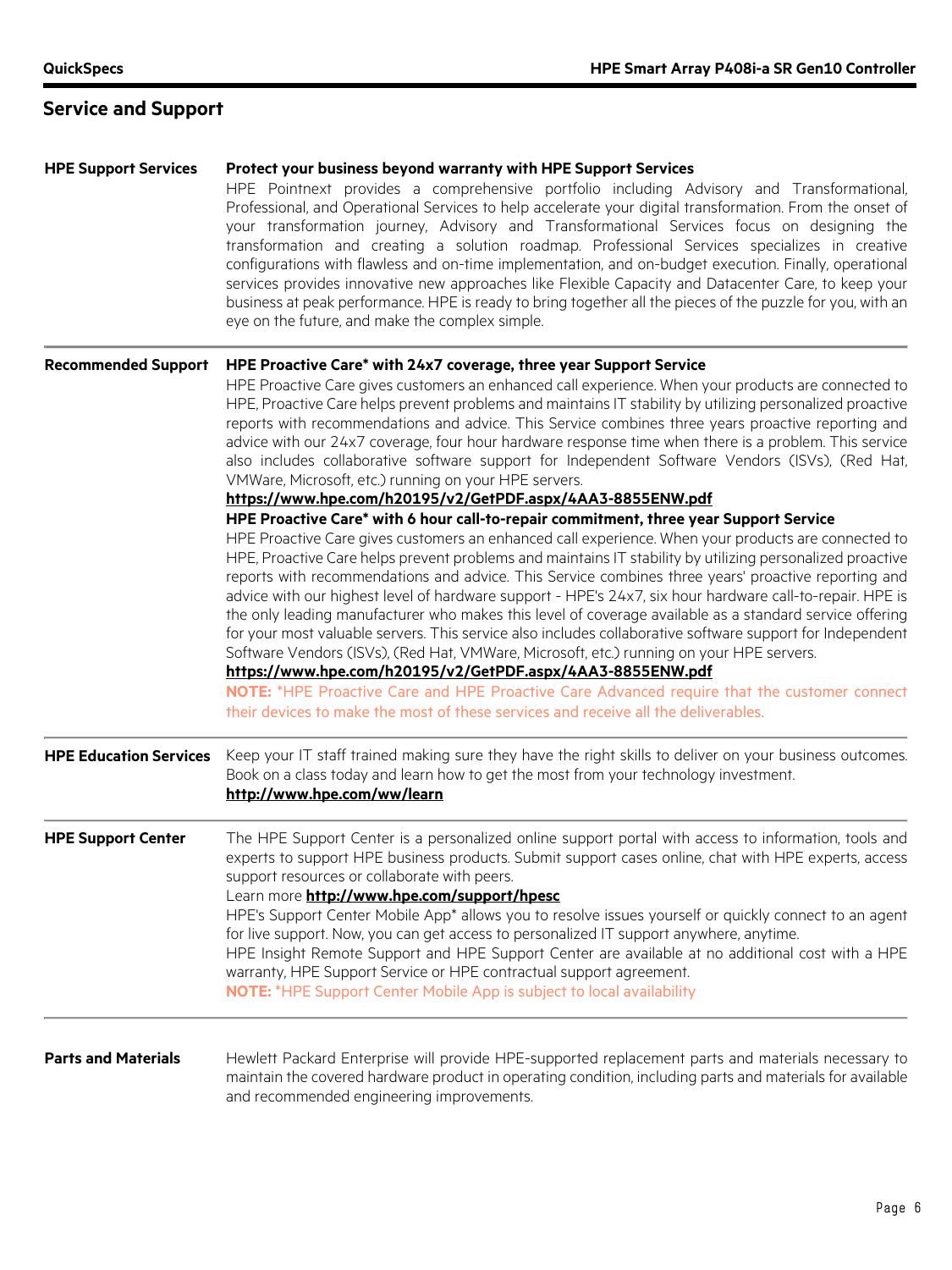|                                                       | Parts and components that have reached their maximum supported lifetime and/or the maximum usage<br>limitations as set forth in the manufacturer's operating manual, product quick-specs, or the technical<br>product data sheet will not be provided, repaired, or replaced as part of these services.<br>The defective media retention service feature option applies only to Disk or eligible SSD/Flash Drives<br>replaced by Hewlett Packard Enterprise due to malfunction.                                                                                                                                                                                                                                                                                                                                                                                                                                                                                                                                                                                                                                                                                                                                                                                                                                                                                                                                                                                                                                                                                                                                                                                                                                            |
|-------------------------------------------------------|----------------------------------------------------------------------------------------------------------------------------------------------------------------------------------------------------------------------------------------------------------------------------------------------------------------------------------------------------------------------------------------------------------------------------------------------------------------------------------------------------------------------------------------------------------------------------------------------------------------------------------------------------------------------------------------------------------------------------------------------------------------------------------------------------------------------------------------------------------------------------------------------------------------------------------------------------------------------------------------------------------------------------------------------------------------------------------------------------------------------------------------------------------------------------------------------------------------------------------------------------------------------------------------------------------------------------------------------------------------------------------------------------------------------------------------------------------------------------------------------------------------------------------------------------------------------------------------------------------------------------------------------------------------------------------------------------------------------------|
| <b>Related Services</b>                               | <b>HPE Server Hardware Installation</b><br>Provides for the basic hardware installation of HPE branded servers, storage devices and networking<br>options to assist you in bringing your new hardware into operation in a timely and professional manner.<br>https://www.hpe.com/h20195/V2/GetPDF.aspx/5981-9356EN.pdf<br>HPE Installation and Startup Service provides for the installation and startup of HPE technology<br>including BladeSystems, C-Class enclosure, HPE ProLiant c-Class and Integrity server blades, storage<br>blades, SAN switch blades, HPE Virtual Connect modules (Ethernet and Fibre Channel), Ethernet network<br>interconnects, and InfiniBand, as well as the installation of one supported operating system type<br>(Windows <sup>®</sup> or Linux).<br>NOTE: The Smart Array controller is covered under the HPE Service Contract applied to the HPE<br>ProLiant Server. No separate HPE support services need to be purchased.<br>Warranty and Support Services will extend to include HPE options configured with your server or<br>storage device. The price of support service is not impacted by configuration details. HPE sourced<br>options that are compatible with your product will be covered under your server support at the same<br>level of coverage allowing you to upgrade freely. Installation for HPE options is available as needed.<br>To keep support costs low for everyone, some high value options will require additional support.<br>Additional support is only required on select high value workload accelerators, fibre switches,<br>InfiniBand and UPS batteries over 12KVA. See the specific high value options that require additional<br>support HERE. |
| For more information                                  | Visit the Hewlett Packard Enterprise Service and Support website.                                                                                                                                                                                                                                                                                                                                                                                                                                                                                                                                                                                                                                                                                                                                                                                                                                                                                                                                                                                                                                                                                                                                                                                                                                                                                                                                                                                                                                                                                                                                                                                                                                                          |
| <b>HPE Smart Array</b><br><b>Supporting Documents</b> | For additional support documents, including and configuration guide and user guides, please<br>visit: http://www.hpe.com/info/SmartArrayGen10-docs.                                                                                                                                                                                                                                                                                                                                                                                                                                                                                                                                                                                                                                                                                                                                                                                                                                                                                                                                                                                                                                                                                                                                                                                                                                                                                                                                                                                                                                                                                                                                                                        |

# **Service and Support**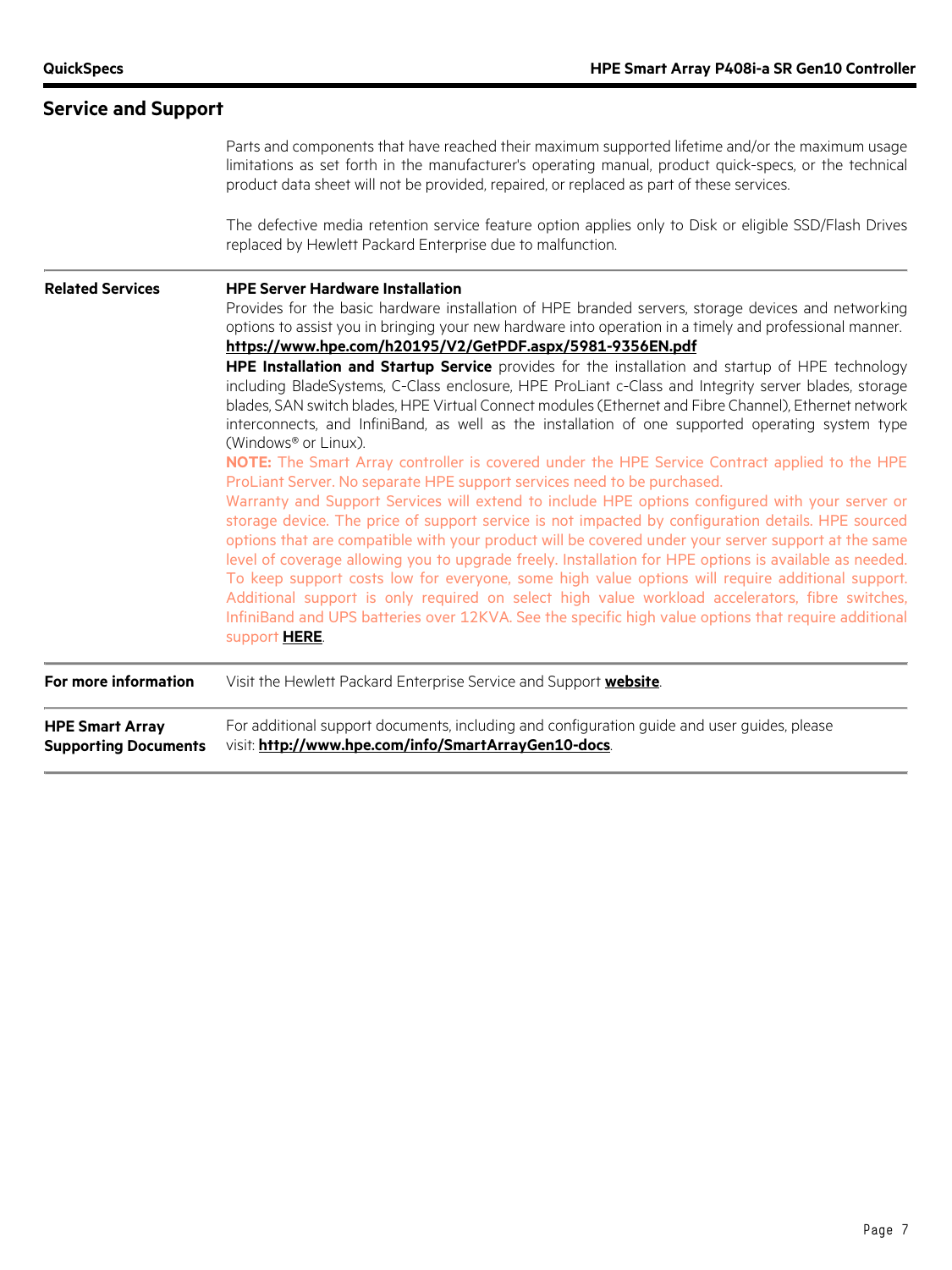# **Related Options**

| <b>HPE Smart Storage</b><br><b>Battery</b>            | HPE 96W Smart Storage Battery (up to 20 Devices) with 145mm Cable Kit<br>NOTE: 96W Battery with 145mm cable is for ProLiant Gen10 DL servers and the<br>ProLiant XL170r and XL190r Gen10 servers.                                                                                                                                                                                                                                                                                                                                                                                                                                                                                                                               | P01366-B21 |
|-------------------------------------------------------|---------------------------------------------------------------------------------------------------------------------------------------------------------------------------------------------------------------------------------------------------------------------------------------------------------------------------------------------------------------------------------------------------------------------------------------------------------------------------------------------------------------------------------------------------------------------------------------------------------------------------------------------------------------------------------------------------------------------------------|------------|
|                                                       | HPE 96W Smart Storage Battery (up to 20 Devices) with 260mm Cable Kit<br>NOTE: 96W Battery with 260mm cable is for ML110 and ML350 Gen10 servers                                                                                                                                                                                                                                                                                                                                                                                                                                                                                                                                                                                | P01367-B21 |
|                                                       | NOTE: Smart Array Gen10 controllers are supported by the HPE Smart Storage Battery, which<br>supports multiple devices and is sold separately.                                                                                                                                                                                                                                                                                                                                                                                                                                                                                                                                                                                  |            |
| <b>HPE Smart Array SR</b><br><b>SmartCache</b>        | HPE Smart Array SR SmartCache (Single Key/Single Server) LTU<br><b>Single-Server License</b><br>Used to purchase a license for one server.<br>Contains one license per server, a printed license entitlement certificate, end user<br>license agreement, and license key installation card delivered via physical<br>shipment. The license entitlement certificate must be redeemed online or via fax in<br>order to obtain the license activation key(s). Include one year of 24x7 HPE Software                                                                                                                                                                                                                                | D7S26A     |
|                                                       | <b>Technical Support Services.</b><br>HPE Smart Array SR SmartCache (Single Key/Multiple Servers) LTU<br><b>Flexible-Quantity License</b><br>Used to purchase multiple licenses with a single activation key.<br>Contains license(s) for a customer defined quantity of servers, a license entitlement<br>certificate for the quantity of licenses purchased, end user license agreement, and<br>license key installation card delivered via physical shipment. The license<br>entitlement certificate must be redeemed online or via fax in order to obtain the<br>license activation key(s). Include one year of 24x7 HPE Software Technical Support<br>Services.                                                             | D7S27A     |
|                                                       | HPE Smart Array SR SmartCache (Single Key/Multiple Servers) E-LTU<br><b>Flexible-Quantity Electronic License</b><br>Used to purchase multiple licenses with a single activation key.<br>Contains license(s) for a customer defined quantity of servers, a license entitlement<br>certificate for the quantity of licenses purchased, end user license agreement, and<br>license key installation information <b>delivered via e-mail.</b> The license entitlement<br>certificate must be redeemed online or via fax in order to obtain the license<br>activation key(s). Include one year of 24x7 HPE Software Technical Support<br>Services.<br>NOTE: For more information please visit: http://www.hpe.com/servers/smartcache | D7S27AAE   |
| <b>HPE Smart Array SR</b><br><b>Secure Encryption</b> | HPE Smart Array SR Secure Encryption (Data at Rest Encryption/per Server<br>Entitlement) E-LTU<br>NOTE: HPE Smart Array SR Secure Encryption licensing is based on the number of servers requiring<br>encryption for direct attached storage.<br>NOTE: For more information visit: http://www.hpe.com/servers/secureencryption                                                                                                                                                                                                                                                                                                                                                                                                  | Q2F26AAE   |